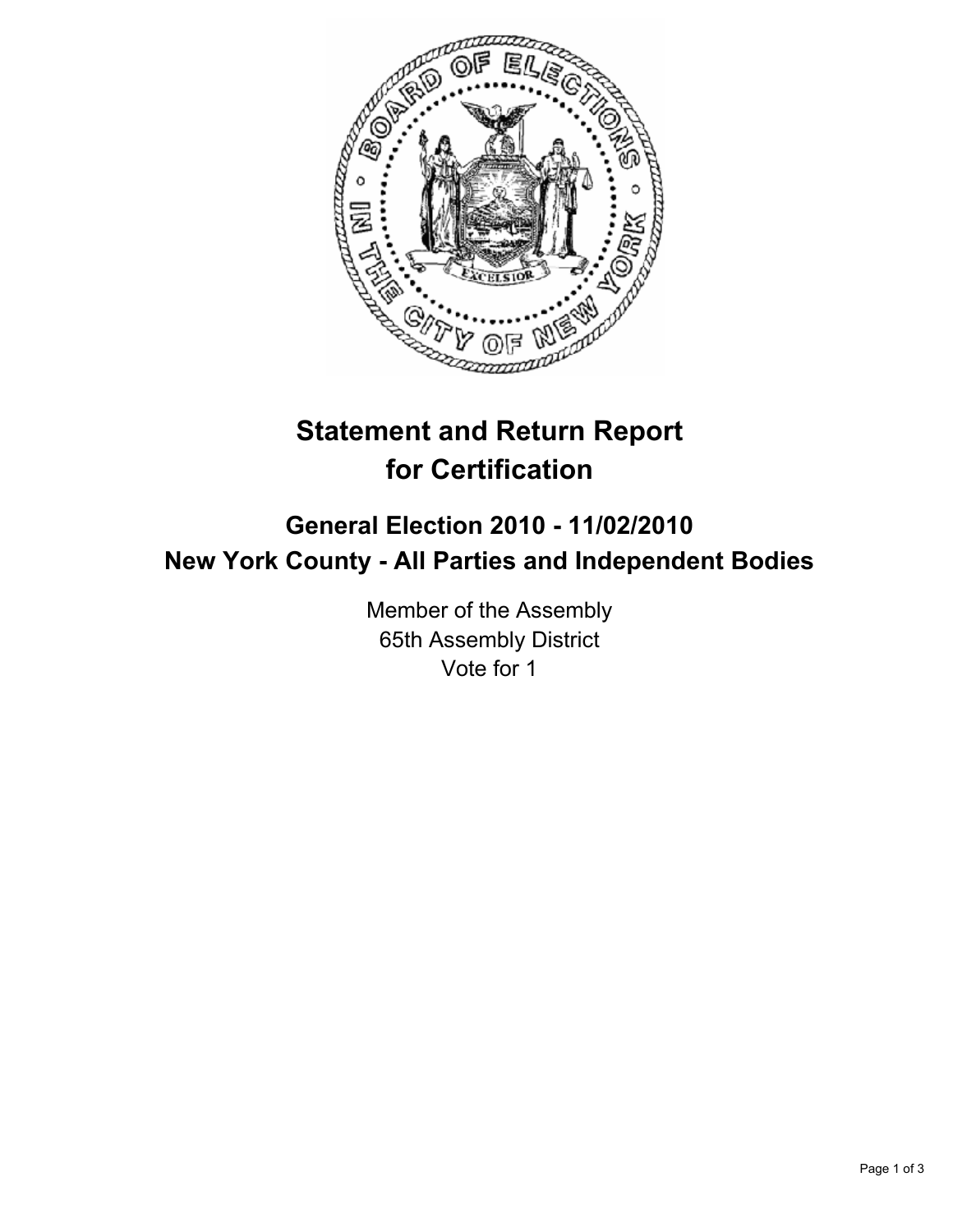

## **Assembly District 65**

| <b>PUBLIC COUNTER</b>              | 31,869         |
|------------------------------------|----------------|
| <b>EMERGENCY</b>                   | 0              |
| ABSENTEE/MILITARY                  | 1,013          |
| <b>AFFIDAVIT</b>                   | 887            |
| <b>Total Ballots</b>               | 34,295         |
| MICAH Z KELLNER (DEMOCRATIC)       | 21,143         |
| MICHAEL K ZUMBLUSKAS (REPUBLICAN)  | 7,998          |
| MICAH Z KELLNER (WORKING FAMILIES) | 1,598          |
| BENJAMIN SHAY (WRITE-IN)           | 3              |
| DANNY PANZELLA (WRITE-IN)          | 1              |
| ED MACHMANN (WRITE-IN)             | $\overline{2}$ |
| EUROPEAN AMERICA (WRITE-IN)        | 1              |
| HOWARD KRULEWITZ (WRITE-IN)        | 1              |
| JIM LESCZYNSKI (WRITE-IN)          | 1              |
| JOHN SERSON (WRITE-IN)             | 1              |
| JONATHAN BING (WRITE-IN)           | 1              |
| <b>MARTIN STAHL (WRITE-IN)</b>     | 1              |
| MICHAEL K ZUMBLUSKAS (WRITE-IN)    | $\overline{2}$ |
| NICK VIEST (WRITE-IN)              | 1              |
| NO NAME (WRITE-IN)                 | 4              |
| PAUL NIEHAUS (WRITE-IN)            | $\overline{2}$ |
| SUN YI PREVIN (WRITE-IN)           | 1              |
| TANYA YOUNG (WRITE-IN)             | 1              |
| <b>Total Votes</b>                 | 30,762         |
| Unrecorded                         | 3.533          |